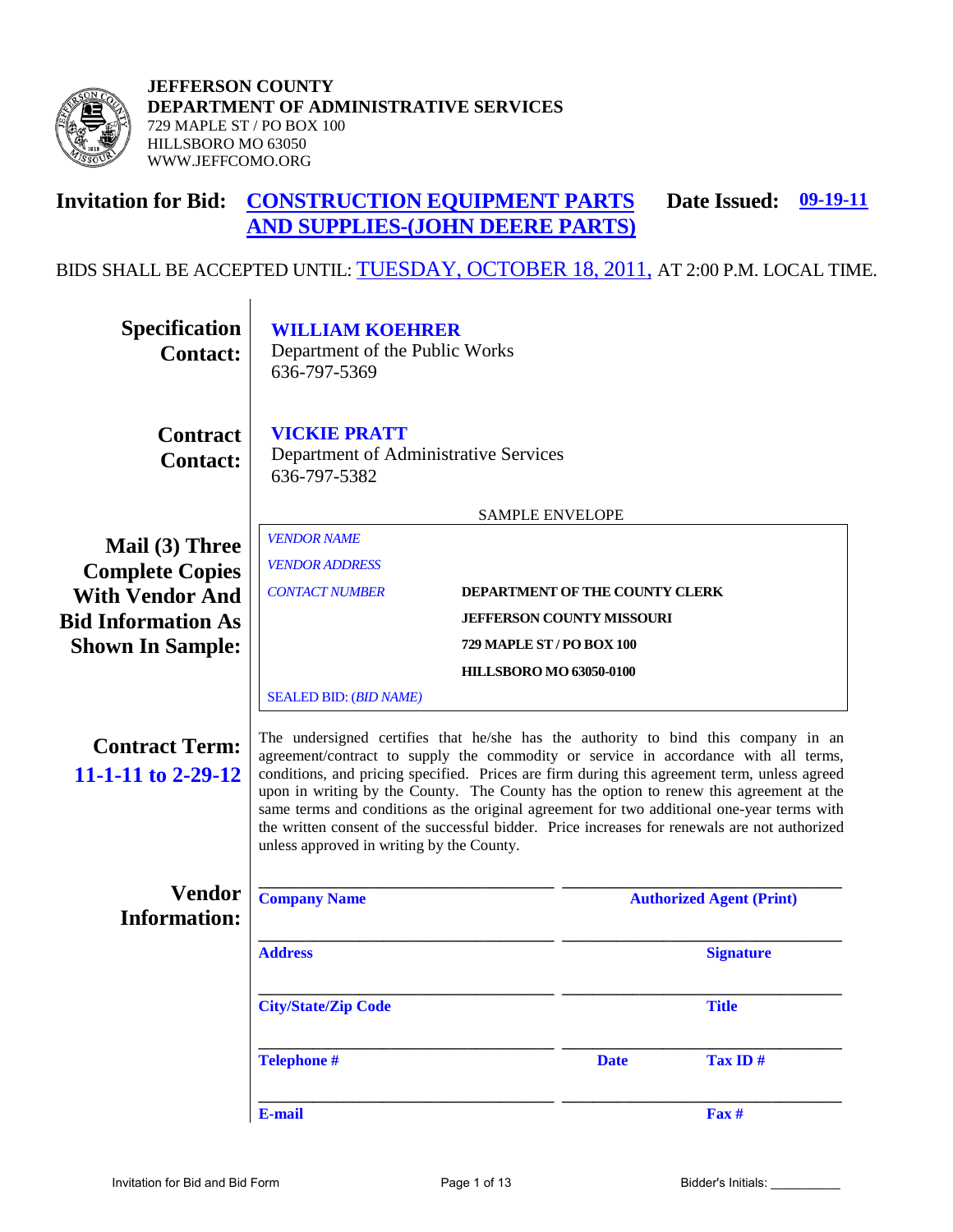# **TABLE OF CONTENTS:**

| <b>Legal Notice and Invitation for Bid</b> | Page 1 |
|--------------------------------------------|--------|
| <b>Table of Contents</b>                   | Page 2 |
| <b>Bid Requirements</b>                    | Page 3 |
| <b>Bidders Response and Contract</b>       | Page 5 |
| <b>Affidavit</b>                           | Page 8 |
| <b>Specifications</b>                      | Page 9 |
| <b>Exceptions to Bid</b>                   | Page 9 |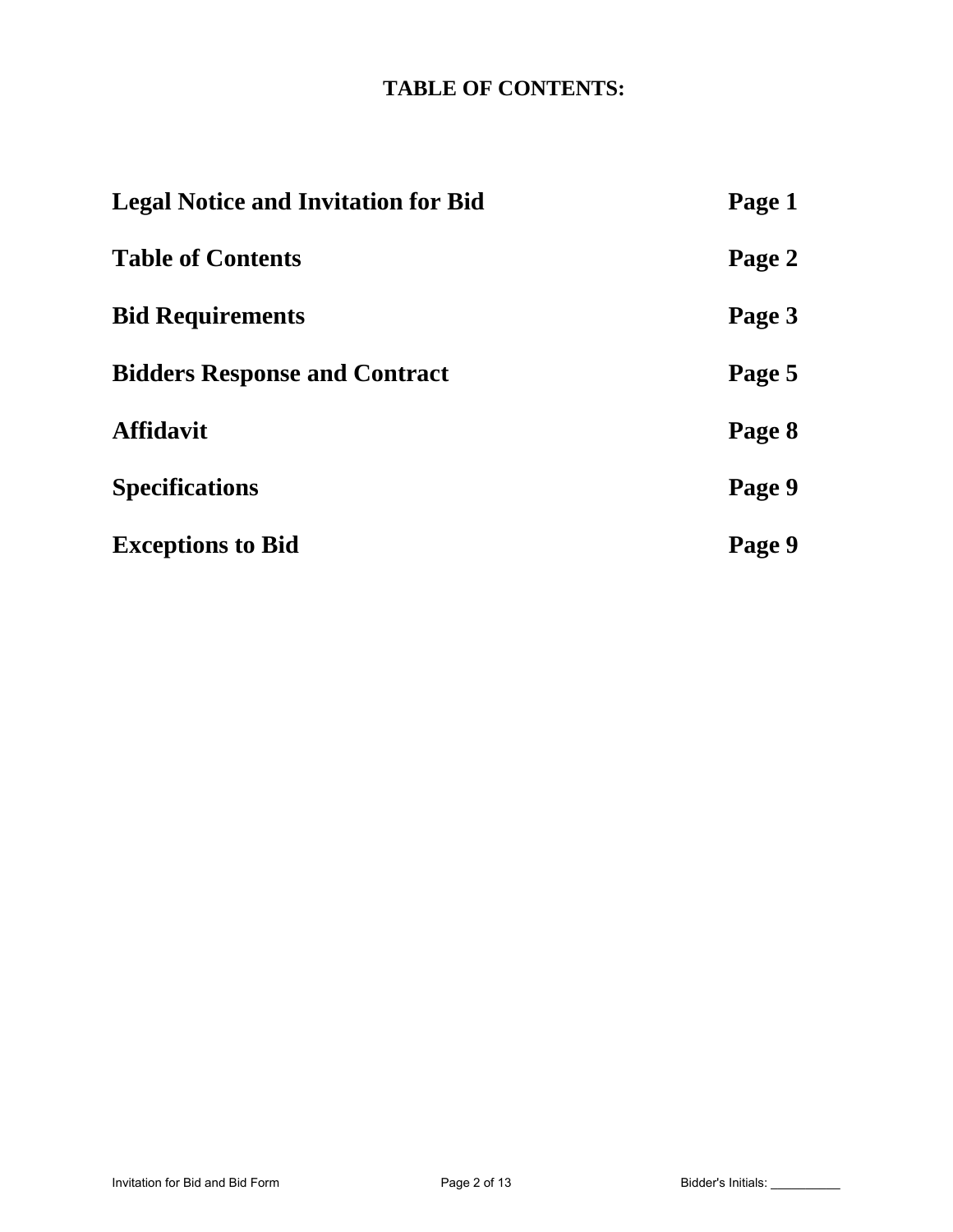### **1.0 BID REQUIREMENTS**

**Bidder shall initial all pages and return where the Bid Document denotes "BIDDER"S INITIALS:\_\_\_\_\_"**

### **1.1 BID SUBMISSION:**

Submit bid form in triplicate (three copies) with specification pages, if applicable. No facsimile bids shall be accepted and shall be rejected. The Vendor prior to the submission dead line as stated on page 1 must submit all bids. Late bids will not be accepted and returned to the vendor unopened. The County reserves the right to request additional written or oral information from Respondents in order to obtain clarification. A fully executed Affidavit is required by Section 285.530 RSMo and shall be submitted with the bid form. A copy of the Affidavit is attached hereto. Failure to execute the Affidavit shall result in the bid being rejected.

### **1.2 BASIS OF BID AWARD:**

Award may be made on an item-by-item basis to the lowest and best bidder(s) or award may be made to the lowest and best bid total, whichever provides the greatest value to the County from the standpoint of suitability to purpose, quality, service, previous experience, price, ability to deliver, or any other reason deemed to be in the best interest of the County. Quantities stated herein represent an estimate for the period stated. Orders shall be placed for actual requirements as needed. The County may reject any or all bids for any reason and may waive any informality. Bids submitted from a Missouri State Contract shall include a copy of the State Contract with the bid. Bid award does not constitute an order or obligation to order by the County. The issuance of a Purchase Order Number shall be construed as acceptance of a Contract with all terms, conditions, and prices firm during the length of the agreement terms.

### **1.3 BID AWARD**:

It is further agreed that the Contract shall not be valid and binding upon the County until approved by the County Counselor, as to legal form and is subject to the Ordinances, Resolutions and Orders of Jefferson County, Missouri, and State and Federal Law. If no Bid or Bids have been awarded by the County Council within thirty (30) days following the opening of the bids then all bids will be deemed Rejected.

### **1.4 BID PREPARATION:**

- 1. Bidders are responsible for examination of drawings, specifications, schedules and instructions. Failure to do so will be at the bidder's risk..
- 2. Each bidder shall furnish the information required by the invitation. The bidder shall sign all required documents. All deletions and erasures shall be initialed
- 3. Alternate bids for supplies or services other than specified shall not be considered unless authorized by invitation.
- 4. Bidder shall state a definite time for delivery of goods or for performance of services unless otherwise specified in the invitation for bid.
- 5. When specified, samples must be timely submitted and at no expense to the County.
- 6. Failure to adhere to all requirements may result in the response being disqualified as non-responsive.

### **1.5 MODIFICATION OR WITHDRAWAL OF BIDS:**

Bids may be modified or withdrawn prior to the exact hour and date specified for receipt of bids, provided the modification or withdrawal is in writing and is delivered in the same manner as a bid submission.

#### **1.6 LATE BIDS:**

It is the responsibility of the bidder to deliver his bid or bid modification on or before the date and time of the bid closing to the Department of the County Clerk. Bids received late will be rejected and returned unopened to the bidder.

### **1.7 BID DEPOSITS:**

Bid Deposits are not required unless specified in the specifications.

## **1.8 MATERIAL AVAILABILITY:**

Bidders must accept responsibility for verification of material availability, product schedules and other pertinent data prior to submission of bid and delivery time. It is the responsibility of the bidder to notify the County immediately if the materials specified are discontinued, replaced, or not available for an extended period of time. All materials ordered by the County, shall be as needed. A sample of materials may be requested.

### **1.9 ALTERNATE BIDS:**

Alternate Bids for items will be accepted except when stated "**NO SUBSTITUTIONS".** Bidders must submit complete specifications on all alternate bids with the bid form. Alternate bids without complete specifications may be rejected.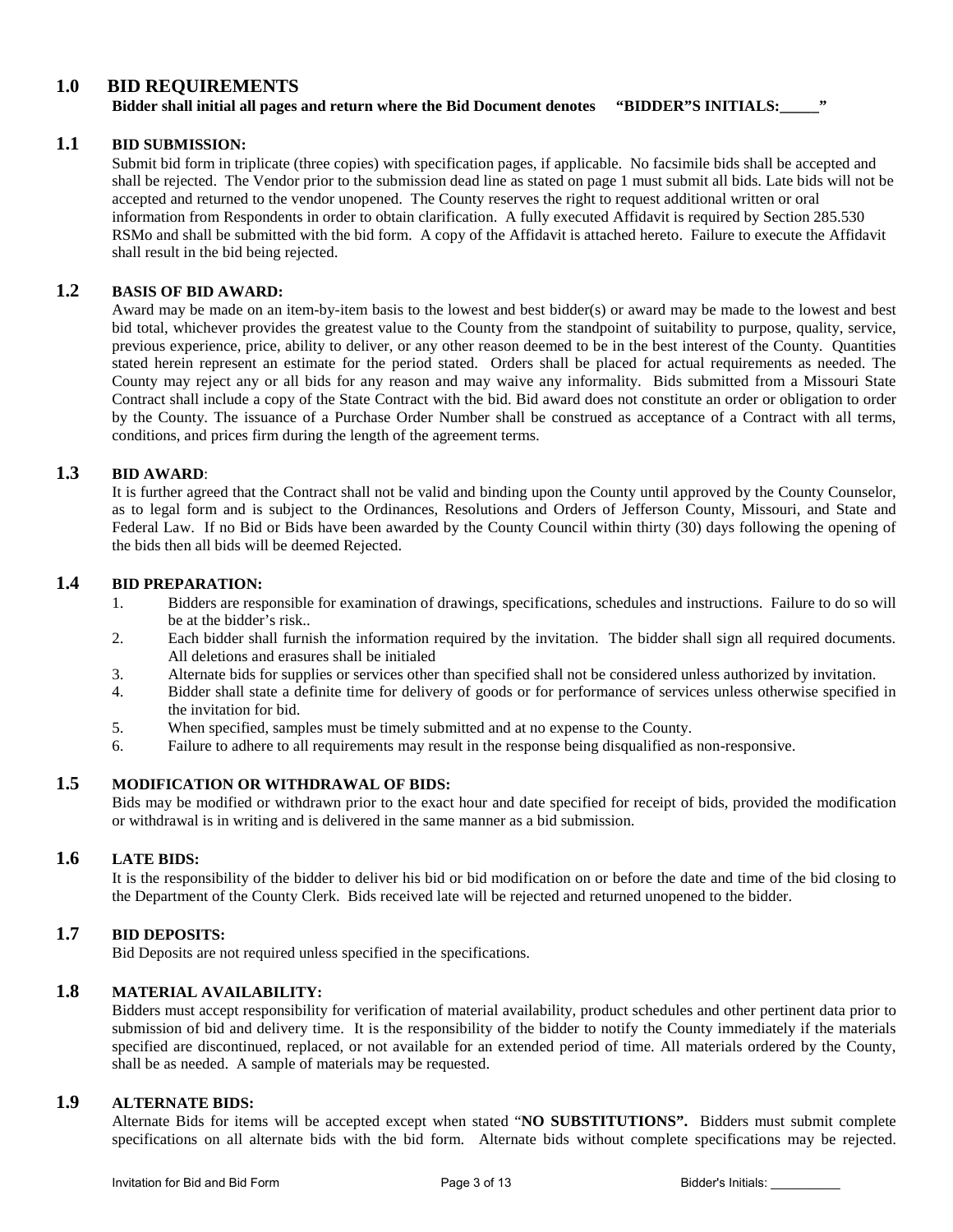Alternate bids and exceptions to bid clauses must be clearly noted on the bid form. The County may accept or reject alternate bids; whatever is most advantageous to the County.

### **1.10 INCORPORATION OF DOCUMENTS:**

The terms of the Bid Invitation, Bid Specifications, Bid Form are incorporated into the contract as if fully setout therein.

#### **1.11 ADDENDA:**

Addenda to bid specifications are incorporated by reference as if fully setout herein. It is the responsibility of the vendor to insure and verify that they are in receipt of and completed all attached addenda's prior to submission of bid forms. Verification is made by contacting the Office of Contracts and Grants at (636) 797-5382, or by reviewing the County Web Site. [\(www.jeffcomo.org\)](http://www.jeffcomo.org/).

### **1.12 INSURANCE:**

The Vendor/Contractor shall purchase and maintain in force, with an insurance company licensed to do business in the State of Missouri, at it's own expense, such insurance as will protect the Vendor/Contractor from claims which may arise out of or result from the Vendor/Contractor's execution of the work, whether such execution be by himself, his employees, agents, or by anyone for whose acts any of them may be liable. If any such work covered by the Contract is to be performed on County owned or leased premises, the Vendor agrees to carry liability and workman's compensation insurance, satisfactory to the County, and to indemnify the County against all liability, loss, and damage arising out of any injuries to persons and property caused by the Vendor, his sub-contractors, employees or agents. The insurance coverage shall be such as to fully protect the County and the general public from any and all claims for injury and damage resulting by any actions on the part of the Vendor/Contractor or its' forces as enumerated above. All policies must name the County as an additional insured and provide for thirty (30) days written prior to any material changes or cancellation.

THE COUNTY REQUIRES ORIGINAL CERTIFICATES OF INSURANCE BEFORE THE CONTRACT IS AWARDED.

#### A. ( XX ) Required ( ) Not Required **Comprehensive General Liability Insurance**

The Vendor/Contractor shall maintain and keep in force of this Contract such comprehensive general liability insurance as shall protect them from claims which may arise from operations under this Contract, whether such operations be by themselves or by anyone directly or indirectly employed by them. The amounts of insurance shall be not less than \$1,000,000.00 combined single limit for any one occurrence covering both bodily injury and property damage, including accidental death.

#### B. ( XX ) Required ( ) Not Required **Professional Liability Insurance**

The Vendor/Contractor shall provide the County with proof of Professional Liability Insurance, which shall protect the County against any and all claims, which might arise as a result of the operation of the Vendor/Contractor in fulfilling the terms of this Contract during the life of the Contract. The minimum amounts of such insurance will be \$1,000,000.00. Should any work be subcontracted, these limits will also apply.

| (XX) Required | $\Box$ Not Required | <b>Worker's Compensation Insurance:</b>   |  |  |
|---------------|---------------------|-------------------------------------------|--|--|
|               |                     | per Missouri Revised Statutes Chapter 287 |  |  |

 The Vendor/Contractor shall maintain and keep in force of this Contract such worker's compensation insurance limits as required by the statues of the State of Missouri and Employer's Liability with limits no less than \$500,000.00.

#### **1.13 BID SUBMISSIONS**

Bids submitted on separate forms are NOT acceptable unless specified in the Bid Document. Failure to complete bid forms to the satisfaction of the County may result in rejection of your bid. It is the responsibility of each bidder before submitting a bid to examine ALL documents thoroughly, and request written or oral interpretation of clarifications soon after discovering any conflicts, ambiguities, errors, or omissions in the bidding documents. Request for clarification must be received prior to bid openings.

#### **1.14 BID OPENINGS**

Bids will be publicly opened and read aloud at the time indicated on page 1. The bidders and the public are invited but not required to attend the formal opening of the bids. No decisions relating to the award of a contract or agreement will be made at the opening.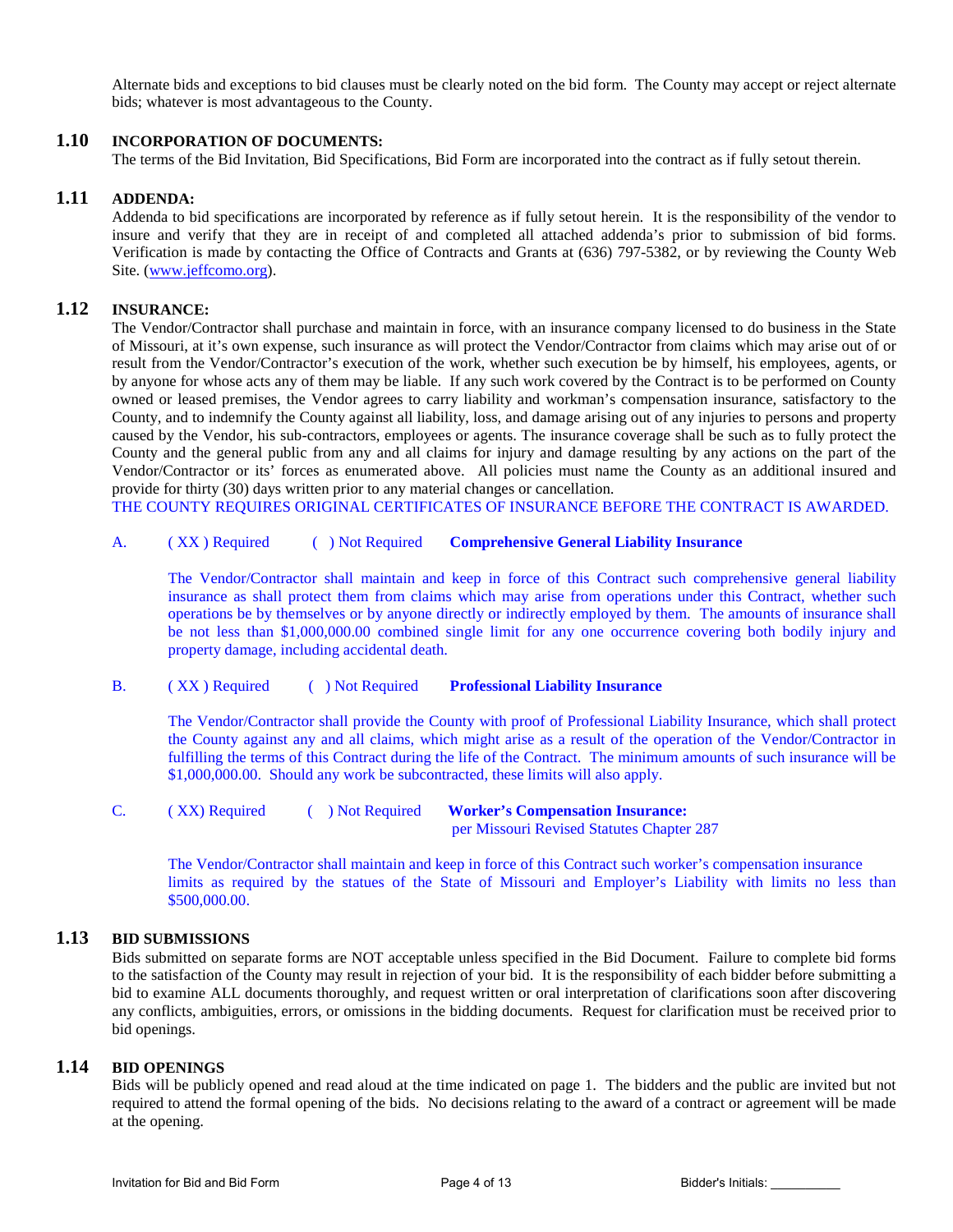#### **1.15 BID TABULATIONS**

Bid Tabulations are not available for 5 to 7 business days following the Bid Opening. Bid submissions are open for public review at the time of the Bid Opening. Bid tabulations are posted on the County's web-site address, [www.jeffcomo.org.](http://www.jeffcomo.org/) **NO COPIES** of bid tabulations are sent to vendors.

## **2.0 BID RESPONSE AND CONTRACT**

#### **2.1 BIDDER REPRESENTATIONS:**

The Bidder, by executing the Bid form certifies that:

- A. The bid complies with Invitation for Bid form and Bid Specifications.
- B. Bidder is not debarred or suspended from participation in Federal Assistance programs.

### **2.2 CERTIFICATION OF INDEPENDENT PRICE DETERMINATION:**

- A. The prices in the bid shall be independently determined, without consultation, communication, or agreement for the purpose of restricting competition as to any matter relating to price with any bidder or other person.
- B. Unless otherwise required by law, the prices shall not have been knowingly disclosed by the bidder prior to opening.
- C. No attempt has been made or will be made by the bidder to induce any other person or firm to submit or not to submit a bid.

#### **2.3 PRICE:**

The price(s) specified in this bid shall be firm and not subject to contingency or reservation. If the Vendor fails to honor stated prices as submitted in the Bid Form or Contract, the County reserves the right to obtain the same items from the next lower vendor who submitted a bid price for the item. The original vendor shall be responsible for the difference in price and required to make restitution to the County for the difference in price. The bidder represents prices specified in the bid do not exceed current selling price for the same or substantially similar good or service, and are the same as or lower than other prices charged to the bidder's most favored customer. In the event the stated prices are determined to be higher than the prices for which Supplier has sold the items, or services, to others, this contract price shall be reduced accordingly. **Bid prices are ALL INCLUSIVE: (Shipping, Handling, Delivery, and Assembly to locations specified by the County). Prices shall be firm for ALL County departments and locations for term of the agreement**.

### **2.4 MISSOURI DOMESTIC PRODUCT PROCUREMENT ACT:**

Bidder represents that the goods provided comply with Sections 34.350 to 34.359, RSMo, known as the Domestic Product Procurement Act. The Act encourages the purchase of products manufactured or produced in the United States, State of Missouri, and Jefferson County, Missouri. Bidder shall include proof of compliance with the Act with the bid when requested.

## **2.5 NON-EXCLUSIVE AGREEMENT:**

The contractor shall understand and agree that the contract shall not be construed as an exclusive agreement and further agrees that the County may secure identical and/or similar services or products from other sources at anytime in conjunction with or in replacement of the contractor's services.

#### **2.6 DEFINITIONS:**

- A. The term "County" means the Jefferson County, Missouri and its designated representatives.
- B. The term "Vendor" means Supplier, Contractor, and Seller and includes designated representatives.
- C. The term "IFB" means Invitation for Bid.
- D. The term "Agreement/Contract means Binding Agreement, Contract, Request for Purchase, Order.

#### **2.7 INSPECTION, ACCEPTANCE AND APPROVALS:**

Goods shall at all times and places, including the period of manufacture, are subject to inspection and test by County. County will accept or give notice of rejection of goods delivered within a reasonable time after receipt. Acceptance shall not waive any warranty. All goods supplied are subject to final inspection and acceptance by County notwithstanding payment, prior inspections or approvals. County may require prompt replacement or correction of rejected goods at Supplier's expense, including a reduction in price for rejected goods. Supplier shall not resubmit rejected goods to County without prior written approval and instructions from County. In addition, Supplier shall identify resubmitted goods as previously rejected. Supplier shall provide and maintain a quality assurance and control system acceptable to County.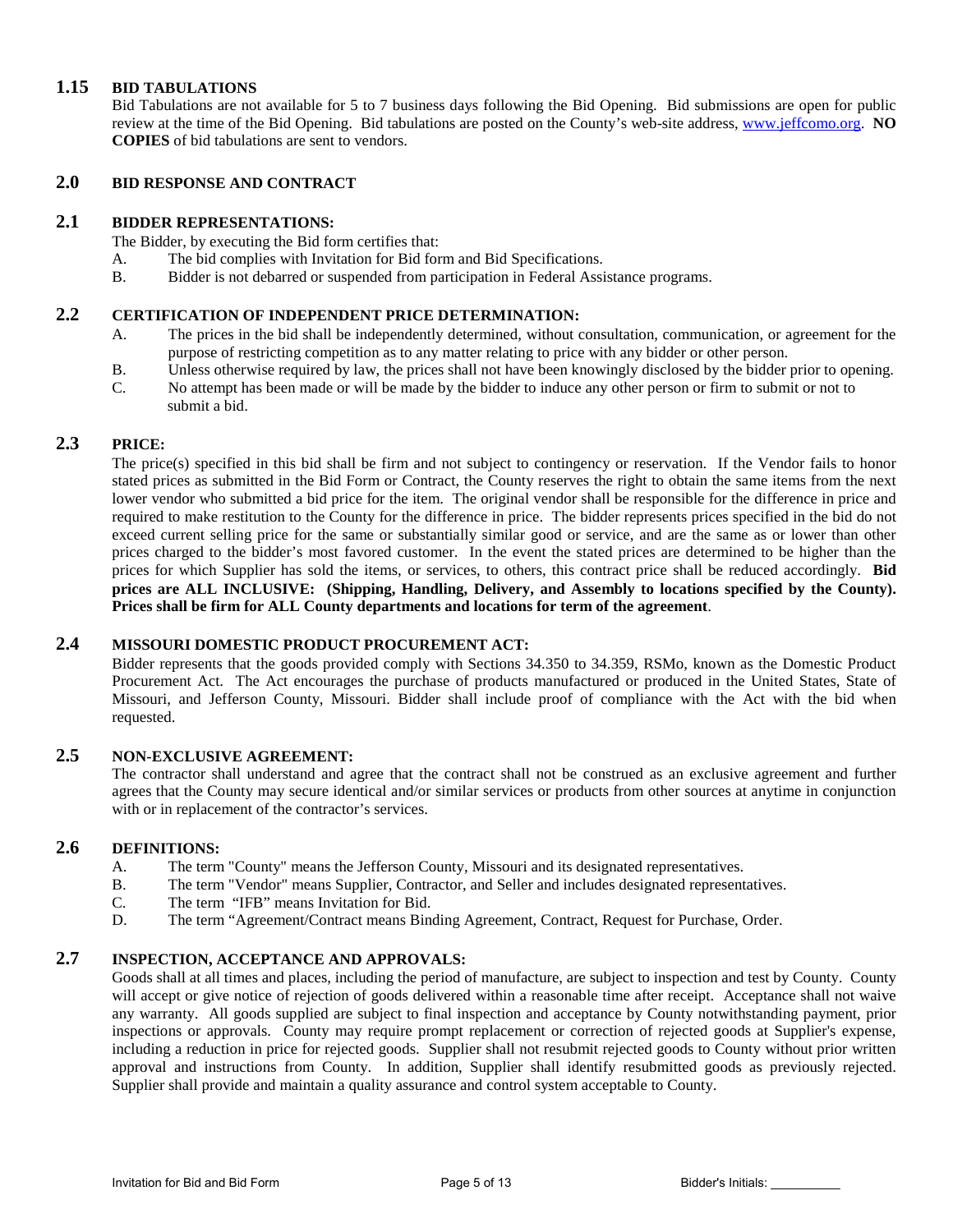### **2.8 WARRANTY:**

Unless otherwise agreed to in writing by the parties, Supplier warrants that items ordered to specifications will conform thereto and to any drawings, samples or other descriptions furnished or adopted by County, or, if not ordered to specifications will be fit and sufficient for the purpose intended, and that all items will be new, merchantable, of good material and workmanship, and free from defect. Such warranties, together with Supplier's service warranties and guarantees, if any, shall survive inspection, test, acceptance of, and payment for the items and shall run to County and its assigns. Except for latent defects, the County shall give notice of any nonconformity to the Supplier within one (1) year after acceptance. County may return for credit or require prompt correction or replacement of the defective or non-conforming goods or have the defective good corrected or replaced at Supplier's expense. Return to Supplier of any defective or non-conforming goods and delivery to County of any corrected or replaced goods shall be at Supplier's expense. Defective or non-conforming items shall not be corrected or replaced without written authorization by County. Goods required to be corrected or replaced shall be subject to the provisions of this clause and the clause hereof entitled "Inspection, Acceptance and Approvals" in the same manner and to the same extent as goods originally delivered under this contract.

### **2.9 PAYMENT:**

County will pay Supplier for goods upon delivery to, submission of certified invoices and acceptance. The County will not be responsible for articles or services furnished without a purchase order. Price is tax-exempt.

#### **2.10 CHANGE ORDER:**

County may make changes within the general scope of this contract. If any such changes cause an increase or decrease in the cost of or the time required for the performance of any part of the work, whether changed or not changed by any such order, an equitable adjustment shall be made in the price or delivery schedule or both, and any change order shall be in writing. Any claim by a Supplier for adjustment under this clause shall be asserted within fifteen (15) days from the date of receipt of this written order directing the change, provided, however, County, if it decides that the facts justify such action, may receive and act upon such claim asserted at any time prior to final payment.

### **2.11 DELIVERIES:**

Deliveries shall be made in strict accordance with any delivery schedule contained in the bid specification or contract and in the exact quantity ordered. Failure to adhere to delivery schedule is reason for termination in accordance with the "termination" clause. Deliveries are to be made at locations specified by the County at time of Order.

#### **2.12 RESPONSIBILITY FOR SUPPLIES:**

Pursuant to Section 290.560 RSMo, Supplier/Contractor shall employ only Missouri laborers and laborers from nonrestrictive states except that other laborers may be used when Missouri laborers or laborers from nonrestrictive states are not available, or are incapable of performing the particular type of work involved, if so certified by the contractor and approved by the County. Except as otherwise provided, Supplier shall be responsible and bear all risks for loss and damage to goods until delivery at County's facilities, regardless of F.O.B. point, point of inspection or acceptance; and if the goods are rejected.

#### **2.13 SUBCONTRACTS:**

Supplier shall not enter into any subcontract(s) in excess of \$25,000 or 20% of this contract price; whichever is less, for any goods without County's prior written approval.

### **2.14 CHOICE OF LAW:**

This bid and contract shall be governed and interpreted according to the laws of the State of Missouri. Venue for any court action shall be in Jefferson County, Missouri.

### **2.15 TERMINATION:**

- A. General: Performance of work may be terminated by the County in whole, or from time to time in part, whenever County shall determine that such termination is in the best interests of County with a thirty (30) day written notice. The Vendor may terminate the Agreement/Contract upon a sixty (60) day prior notice in writing. In the event of any termination of the Agreement/Contract by the Vendor, the County may purchase such supplies and/or services similar to those terminated and for the duration of the Agreement/Contract period the Vendor will be liable for all costs in excess of the established contract pricing.
- B. Bankruptcy or Insolvency:In the event bankruptcy proceedings are commenced by or against Supplier or under any provisions of the United States Bankruptcy Act or for the appointment of a receiver or trustee or a general assignment for the benefit of creditors of either party, County shall be entitled to terminate without further cost or liability. The County may cancel the Agreement/Contract or affirm the Contract and hold the Vendor responsible for damages.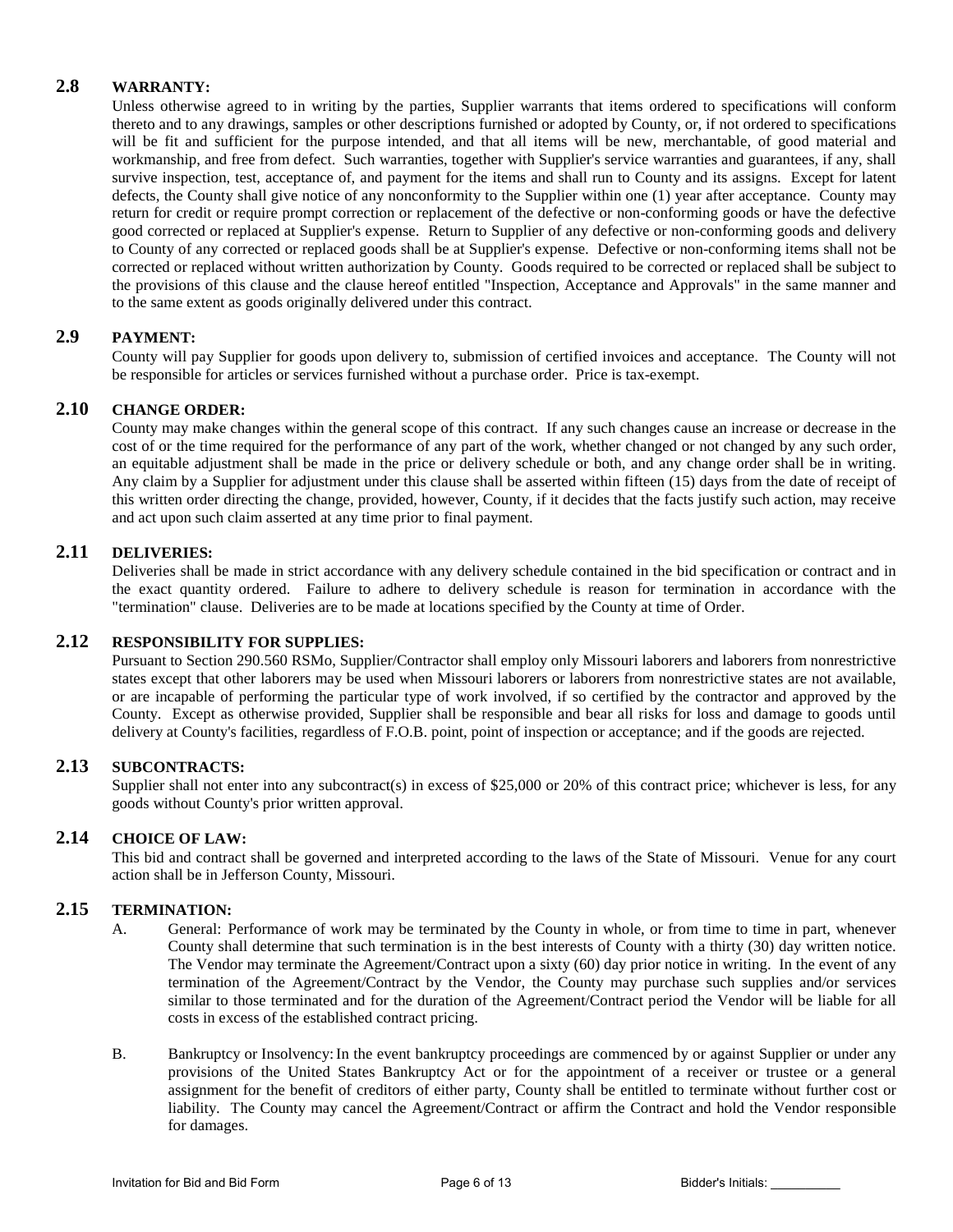- C. Default: County may terminate the whole Contract or any part in either of the following circumstances:
	- C-1. If supplier fails to deliver the items required by the contract within the time specified; or C-2. If supplier fails to perform any of the other provisions of the contract, or so fails to m
	- If supplier fails to perform any of the other provisions of the contract, or so fails to make progress as to endanger performance of the contract in accordance with its terms, and in either of these two circumstances does not cure such failure within a period of ten (10) days after notice from County specifying such failure. In the event of termination under subparagraph 1, County shall have the right to procure, on such terms and in such manner as it may deem appropriate, items similar to those terminated, and to recover from Supplier the excess cost for such similar items provided, however, Supplier shall not be liable for such excess costs where the failure upon which the termination is based has arisen out of causes beyond the control of Supplier and without the fault or negligence of Supplier. Such causes shall be deemed to include fires, floods, earthquakes, strikes, and acts of the public enemy. The rights of County provided in subparagraph 1 shall be in addition to any other rights provided by law or the contract.
	- C-3. In the event of the Supplier's non-compliance with the provisions as set forth, this Contract may be cancelled, terminated or suspended in whole or in part and the supplier may be declared ineligible for further County contracts. The rights and remedies of the County provided in this paragraph shall not be exclusive but are in addition to any remedies provided in this Contract or as provided for by law.

#### **2.16 NOTICE AND SERVICE THEREOF:**

Any notice from the County shall be in writing and considered delivered and the service thereof completed when said notice is posted, by certified or regular mail, to the Supplier, at the address stated on the bid form.

#### **2.17 CONTRACT TERM:**

Performance shall be governed solely by the terms and conditions as set forth in the Invitation for Bid, Bid Specifications, Bid Form and the Contract notwithstanding any language contained on any invoice, shipping order, bill of lading or other document furnished the Seller at any time and the acceptance by the County for any goods furnished.

### **2.18 COMPLIANCE WITH APPLICABLE LAWS:**

Supplier warrants it has complied with all applicable laws, rules and ordinances of the United States, Missouri or any other Governmental authority or agency in the manufacture or sale of the goods, including but not limited to all provisions of the Fair Labor Standards Act of 1938, as amended, including provisions of the Home Rule Charter of Jefferson County, Missouri requiring all workers performing work under any contract with Jefferson County be paid a wage that is at least the prevailing hourly rate of wages for work of a similar character in Jefferson County.

#### **2.19 ACTS OF GOD:**

No party shall be liable for delays, nor defaults due to Acts of God or the public enemy, riots, strikes, fires, explosions, accidents, governmental actions of any kind or any other causes of a similar character beyond its control and without its fault or negligence.

### **2.20 SELLER'S INVOICES:**

Invoices shall contain the following information. Contract number (if any), Purchase Order Number, Item number, contract description of goods or services, sizes, quantities, unit prices and extended totals. Invoices for and inquiries regarding payment should be addressed to the County Accounts Payable Clerk.

#### **2.21 APPROVAL:**

It is agreed the acceptance of a Bid shall not be valid and binding upon the County until approved by the County Purchasing Agent, County Council, and the County Counselor.

#### **2.22 RENEWAL OPTION:**

The County reserves the right to negotiate the contract for one (1) additional one-year term with the written consent of the awarded vendor. If the contractor/vendor request an increase in compensation for any renewal period, the vendor shall notify the Office of Contracts and Grants no less than 60 days prior to the end of the contract period. The County shall notify the Vendor of the intent to exercise the renewal option. However, failure to notify the Vendor does not waive the County's right to exercise the renewal option.

### **2.23 INDIVIDUAL, PARTNERSHIPS, CORPORATIONS:**

Indicate: [ ] Individual: [ ] Partnership: [ ] Corporation.

Incorporated in the State of \_\_\_\_\_\_\_\_\_\_\_\_\_\_\_\_\_\_\_\_\_\_\_\_\_\_\_\_.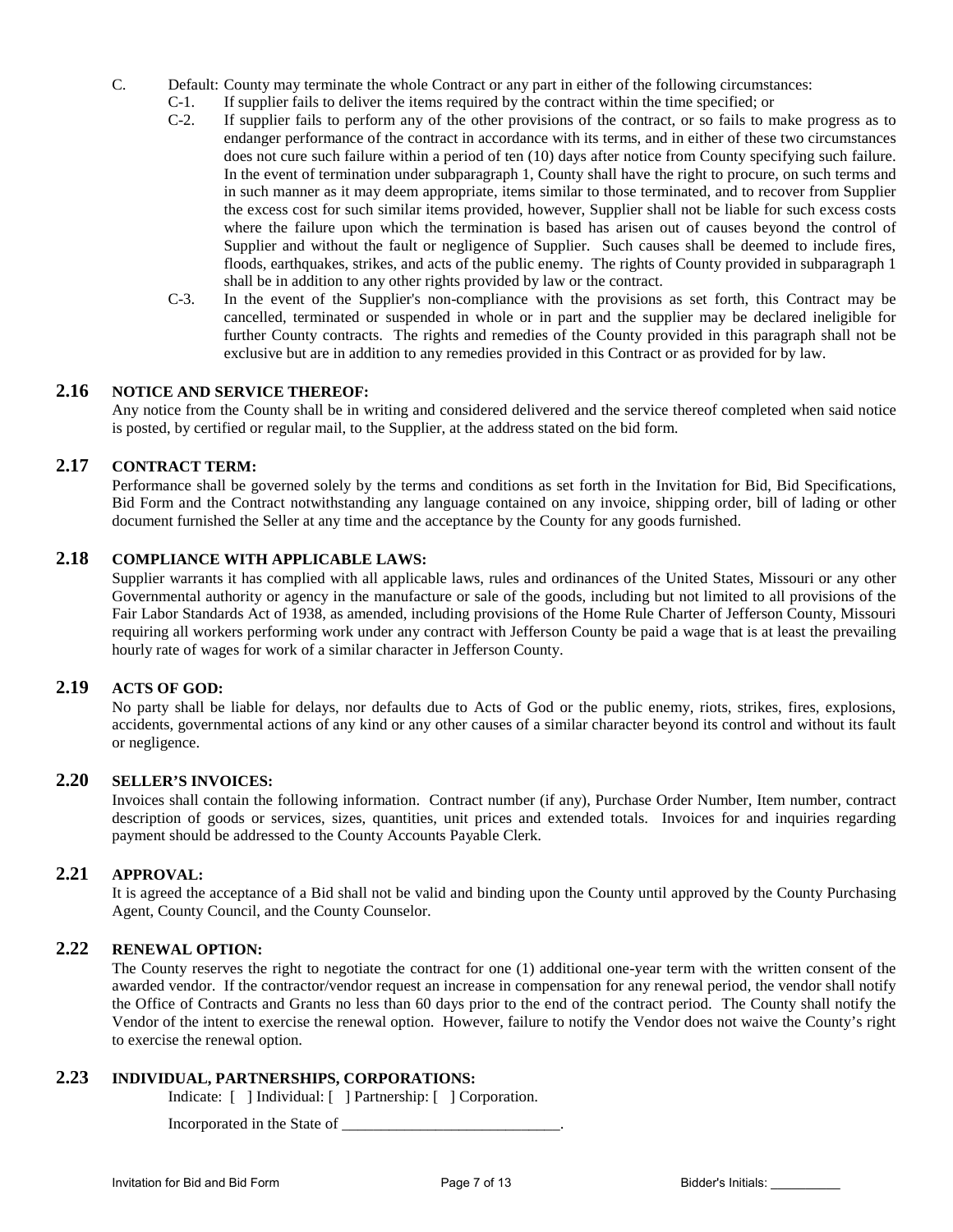## **EXHIBIT C**

## **AFFIDAVIT OF WORK AUTHORIZATION:**

The grantee, sub grantee, contractor or subcontractor who meets the section 285.525, RSMo definition of a business entity must complete and return the following Affidavit of Work Authorization.

Comes now **Comes now** (Name of Business Entity Authorized Representative) as \_\_\_\_\_\_\_\_\_\_\_\_\_\_\_\_\_\_\_\_\_\_\_\_\_\_\_\_\_\_\_\_\_\_ ( Position/Title) first being duly sworn on my oath, affirm \_\_\_\_\_\_\_\_\_\_\_\_\_\_\_\_\_\_\_\_\_\_\_\_\_\_\_\_\_\_\_ (Business Entity Name) is enrolled and will continue to participate in the E-Verify federal work authorization program with respect to employees hired after enrollment in the program who are proposed to work in connection with the services related to (Bid/Grant/Subgrant/Contract/Subcontract) for the duration of the grant, subgrant, contractor, or subcontractor, if awarded in accordance with subsection 2 of section 285.530, RSMo. I also affirm that \_\_\_\_\_\_\_\_\_\_\_\_\_\_\_\_\_\_\_\_\_\_\_\_\_\_\_\_ (Business Entity Name) does not and will not knowingly employ a person who is an unauthorized alien in connection with the contracted services related to \_\_\_\_\_\_\_\_\_\_\_\_\_\_\_\_\_\_\_\_\_\_\_\_\_\_\_\_\_\_\_\_\_\_\_\_\_\_ (Bid/Grant/Subgrant/Contract/Subcontract) for the duration of the grant, subgrant, contract, or subcontract, if awarded.

*In Affirmation thereof, the facts stated above are true and correct. (The undersigned understands that false statements made in this filing are subject to the penalties provided under section 575.040, RSMo.)* 

| Authorized Representative's Signature                                                               | <b>Printed Name</b> |                  |        |
|-----------------------------------------------------------------------------------------------------|---------------------|------------------|--------|
| Title                                                                                               | Date                |                  |        |
|                                                                                                     | (DAY)               | (MONTH, YEAR)    |        |
| commissioned as a notary public within the County of ___________________________, State of          |                     | (NAME OF COUNTY) |        |
| ____________________, and my commission expires on _____________________________<br>(NAME OF STATE) |                     |                  | (DATE) |
| <b>Signature of Notary</b>                                                                          | Date                |                  |        |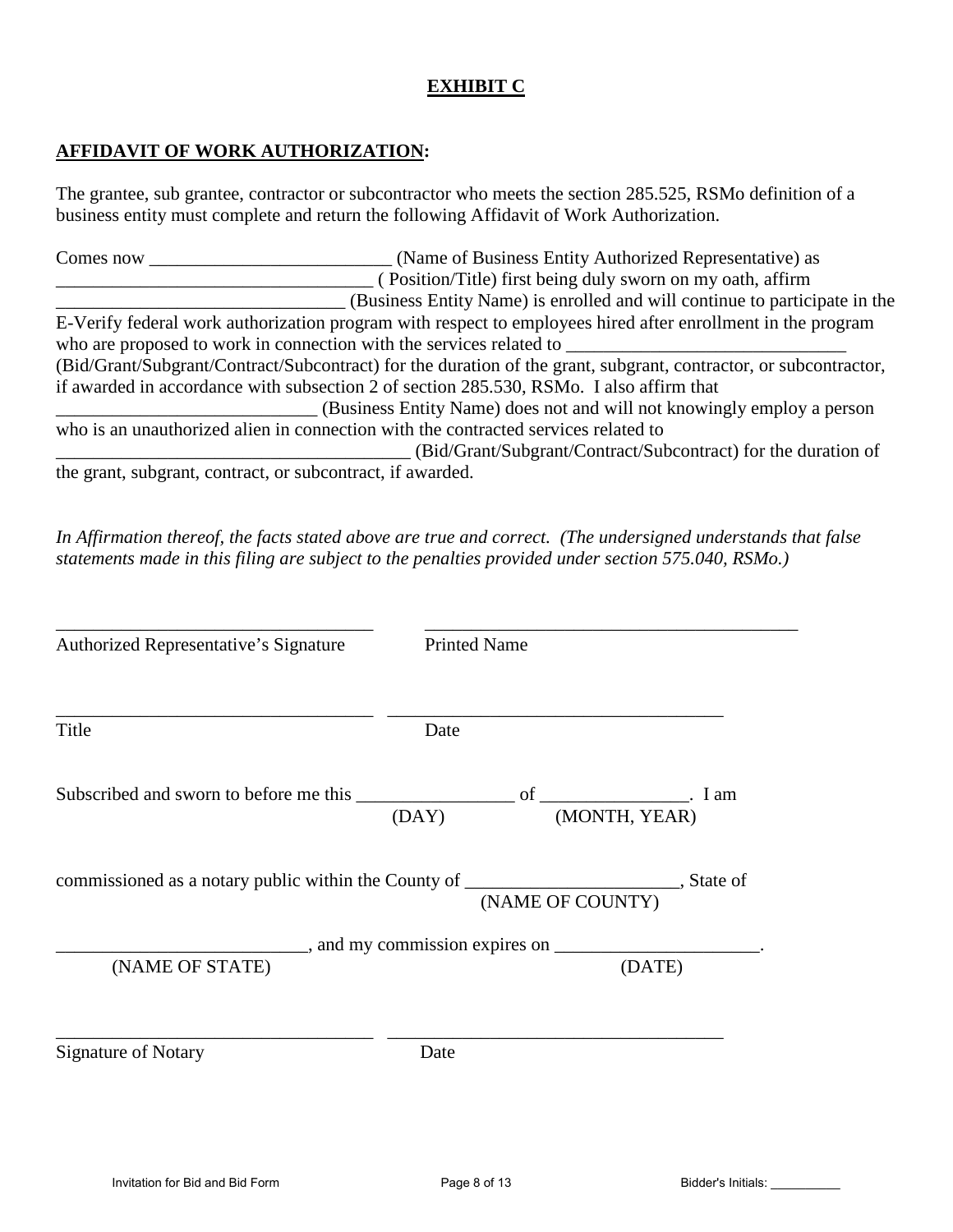## **EXHIBIT C**

(Continued)

## **BOX B – CURRENT BUSINESS ENTITY STATUS**

I certify that \_\_\_\_\_\_\_\_\_\_\_\_\_\_\_\_\_\_\_\_\_\_\_\_\_\_\_\_\_ (Business Entity Name) **MEETS** the definition of a business entity as defined in section 285.525, RSMo pertaining to section 285.530, RSMo as stated above.

 $\overline{\phantom{a}}$  ,  $\overline{\phantom{a}}$  ,  $\overline{\phantom{a}}$  ,  $\overline{\phantom{a}}$  ,  $\overline{\phantom{a}}$  ,  $\overline{\phantom{a}}$  ,  $\overline{\phantom{a}}$  ,  $\overline{\phantom{a}}$  ,  $\overline{\phantom{a}}$  ,  $\overline{\phantom{a}}$  ,  $\overline{\phantom{a}}$  ,  $\overline{\phantom{a}}$  ,  $\overline{\phantom{a}}$  ,  $\overline{\phantom{a}}$  ,  $\overline{\phantom{a}}$  ,  $\overline{\phantom{a}}$ 

 $\overline{\phantom{a}}$  ,  $\overline{\phantom{a}}$  ,  $\overline{\phantom{a}}$  ,  $\overline{\phantom{a}}$  ,  $\overline{\phantom{a}}$  ,  $\overline{\phantom{a}}$  ,  $\overline{\phantom{a}}$  ,  $\overline{\phantom{a}}$  ,  $\overline{\phantom{a}}$  ,  $\overline{\phantom{a}}$  ,  $\overline{\phantom{a}}$  ,  $\overline{\phantom{a}}$  ,  $\overline{\phantom{a}}$  ,  $\overline{\phantom{a}}$  ,  $\overline{\phantom{a}}$  ,  $\overline{\phantom{a}}$ 

 Authorized Business Entity Authorized Business Entity (Please Print)

Representative's Name Representative's Signature

Business Entity Name Date

As a business entity, the grantee, sub grantee, contractor, or subcontractor must perform/provide the following. The grantee, sub grantee, contractor, or subcontractor shall check each to verify completion/submission:

□ Enroll and participate in the E-Verify federal work authorization program (Website: [http://www.dhs.gov/xprevprot/programs/gc\\_1185221678150.shtm;](http://www.dhs.gov/xprevprot/programs/gc_1185221678150.shtm) Phone: 888-464-4218: Email: [e](mailto:e-verify@dhs.gov)[verify@dhs.gov\)](mailto:e-verify@dhs.gov) with respect to the employees hired after enrollment in the program who are proposed to work in connection with the services required herein; AND

□ Provide documentation affirming said company's/individual's enrollment and participation in the E-Verify federal work authorization program. Documentation shall include a page from the E-Verify Memorandum of Understanding (MOU) listing the grantee's, subgrantee's, contractor's, or subcontractor's name and the MOU signature page completed and signed, at minimum, by the grantee, subgrantee, contractor, or subcontractor and the Department of Homeland Security – Verification Division; (if the signature page of the MOU lists the grantee's, subgrantee's, contractor's, or subcontrator's name, then no additional pages of the MOU must be submitted).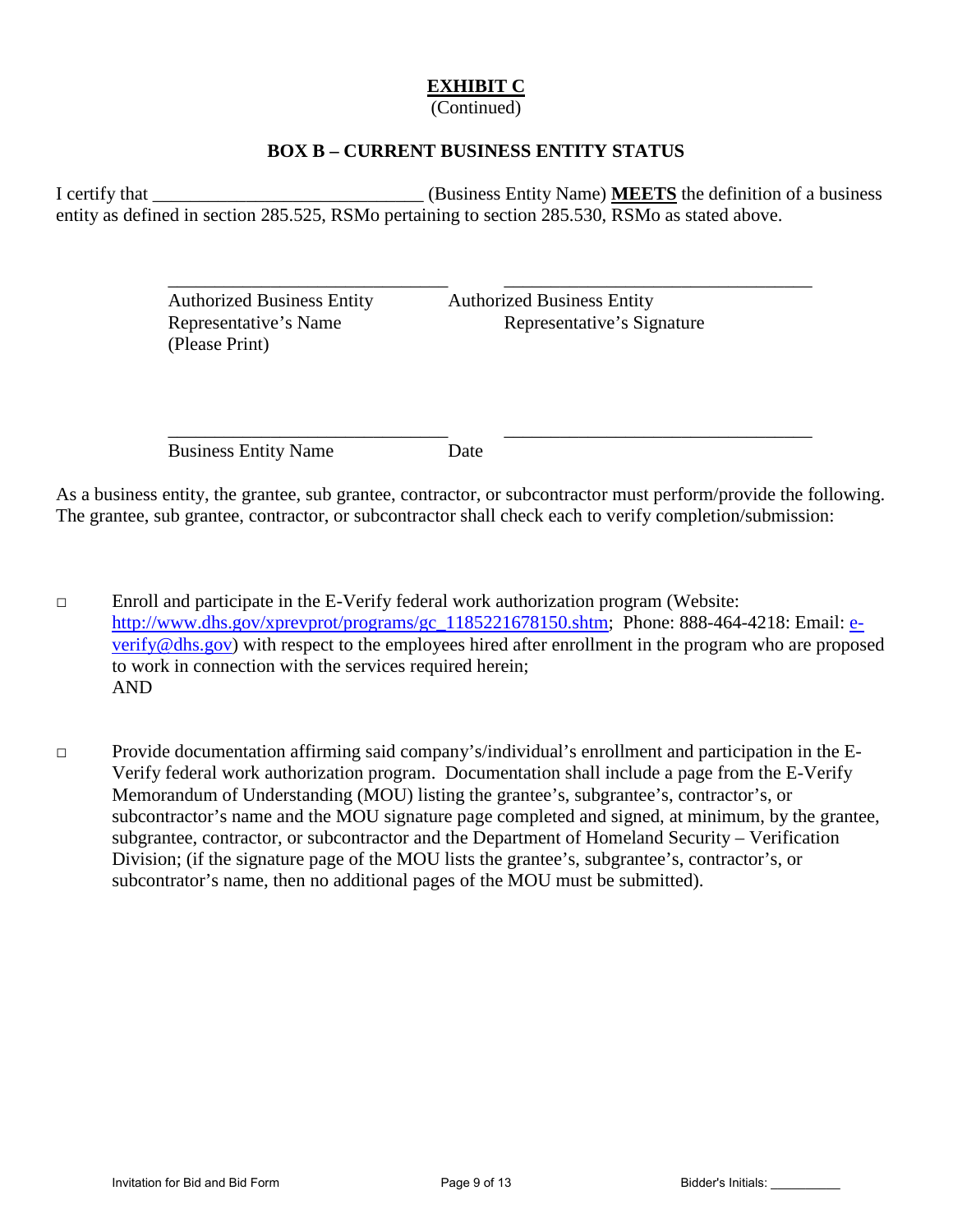## **Construction Equipment Parts and Supplies-(John Deere Parts)**

## **GENERAL REQUIREMENTS**

## **All parts offered must be first line, premium quality.**

This bid is for the purchase of Construction Equipment Parts and Supplies – (John Deere Parts) repair parts both normal dealer stock and normal distributor stock.

The County reserves the right to purchase parts and supplies at any supplier when the County determines it is in its best interest due to pricing, or when requirements exceed these guidelines, or for special parts which are normally only a custom item.

## **INVOICE AND PAYMENT**

Supplier shall submit statements with original copy of invoice showing the description, quantity shipped, unit and total manufacturer's list price. The quoted discount shall be shown on the invoice and applied to derive the net cost. The department will process payments against these statements.

## **SHIPMENTS/PICK-UPS**

No merchandise should be released unless signed for with a readable signature by the person picking up or accepting the order.

No order should be accepted or delivered without a purchase authorization number. The order number should be shown on all shipping papers, invoices, etc.

Each shipment shall be accompanied by one priced invoice to serve as packing list and shall include delivery charges.

## **PICKUP & DELIVERY**

All Construction Equipment Parts and Supplies for delivery shall be delivered to the specified County location.

| Time required for delivery from time of order __________________________________ |  |
|----------------------------------------------------------------------------------|--|
| Time required for order of parts you do not stock from time of order             |  |
| Will you provide your normal delivery service at no charge? YES NO               |  |
| If yes, is there a minimum order requirement? $YES$ $NO$ $MINIMUM$ \$            |  |
| If you charge for delivery service.                                              |  |
| State amount: \$                                                                 |  |
|                                                                                  |  |
|                                                                                  |  |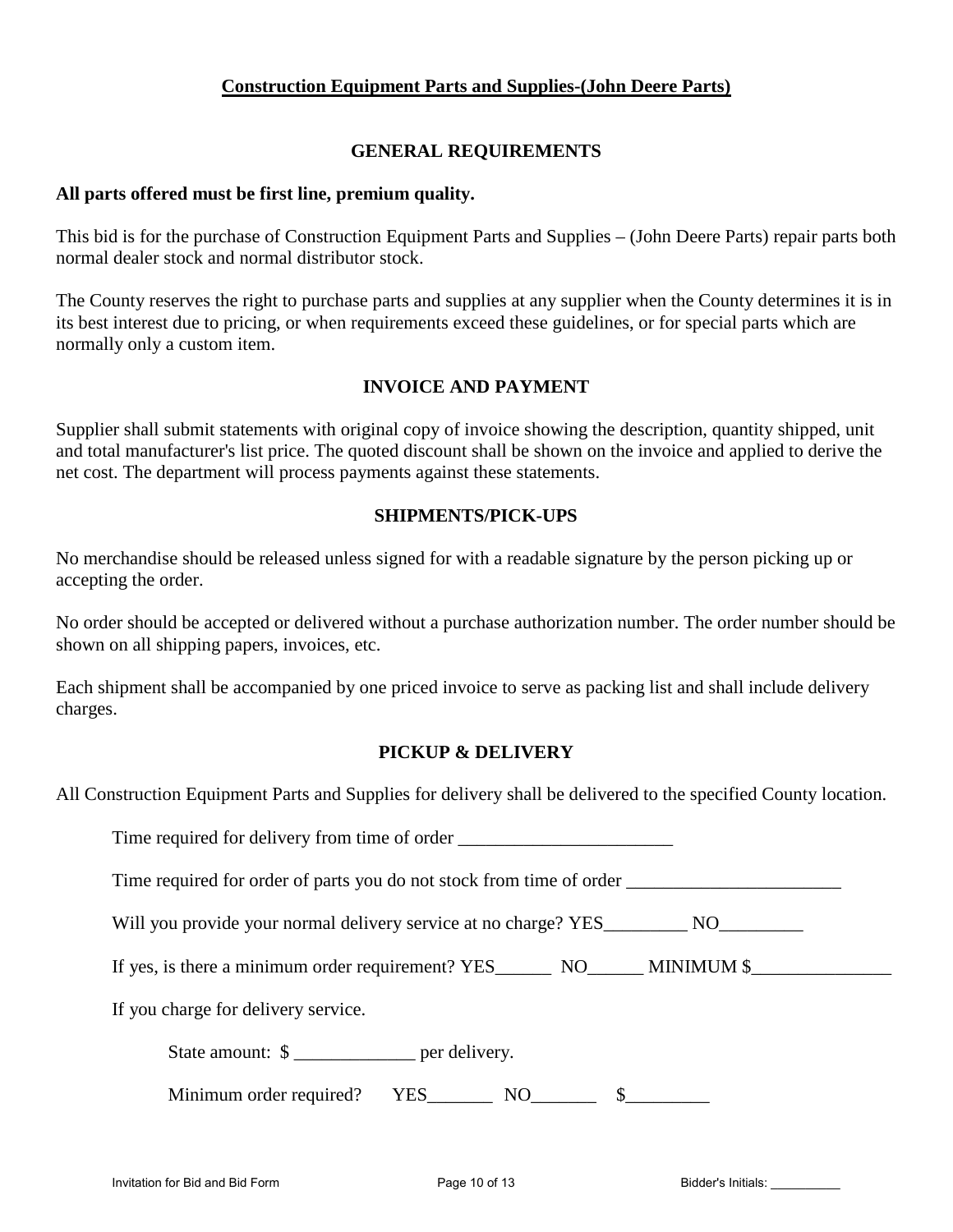For parts picked up at your location,

How many miles from County location to your parts counter \_\_\_\_\_\_\_\_\_\_\_\_\_\_\_\_\_\_\_\_\_\_\_

Time required for order of parts you do not stock from time of order \_\_\_\_\_\_\_\_\_\_\_\_\_\_\_\_\_\_\_\_\_\_\_

\_\_\_\_\_\_\_\_\_\_\_\_\_\_\_\_\_\_\_\_\_\_\_\_\_\_\_\_\_\_\_\_\_\_\_\_\_\_\_\_\_\_\_\_\_\_\_\_\_\_\_\_\_\_\_\_\_\_\_\_\_\_\_\_\_\_

Value of parts stocked \_\_\_\_\_\_\_\_\_\_\_\_\_\_\_\_\_\_\_\_\_\_\_\_\_\_\_\_\_\_\_

What are your regular business hours? \_\_\_\_\_\_\_\_\_\_\_\_\_\_\_\_\_\_\_\_\_\_\_

In emergency, can we call you after regular hours? YES NO

If yes, name party to call:

Telephone Number\_\_\_\_\_\_\_\_\_\_\_\_\_\_\_\_\_\_\_\_\_\_\_\_\_\_

## **GENERAL**

Pricing is based on pickup at parts counter plus delivery, if required, to the County's place of business.

Contract shall be based on net price resulting from percentage discount from specified Manufacturers Price Sheet price lists.

Bidder must supply the County with a toll free telephone number for placing orders.

Do not use chain discounts; show one discount only.

Price increase/decrease by the manufacturer will be allowed under this contract; however, the percentage discount shall remain the same. The County shall be notified prior to any price increase or decrease.

Current "Manufacturers Price Sheet" price lists will be required to be provided the County when requested.

Vendor is instructed to contact William A. Koehrer P.E., Director of Public Works (636) 797-5341 regarding any and all questions concerning this contract.

## **OBSOLESCENCE PROGRAM**

Supplier shall provide a program to review County inventory stock every 6 months. Parts for vehicles or equipment that are no longer needed, are out of date, or obsolete shall be taken back for exchange for current stock needs.

## **TERM OF CONTRACT**

This contract will remain in effect for 12 months from the date of acceptance.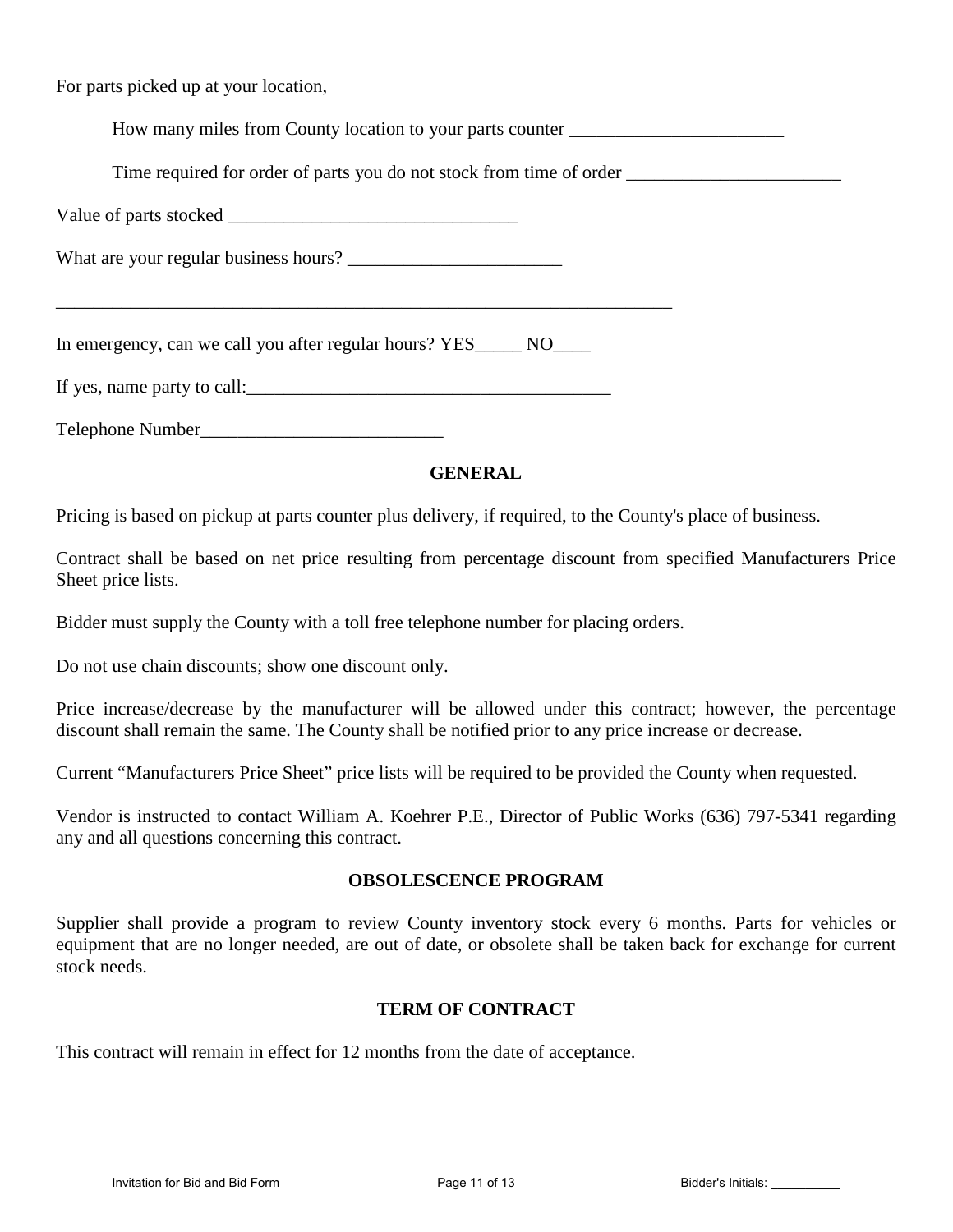## **CONTRACT RENEWAL**

The County of Jefferson reserves the right to renew this contract for two additional 12-month periods at the same discounts, terms and conditions.

### **QUALITY**

Parts bid shall be of equal quality, compatible, and interchangeable to original equipment manufacturers and must not void any manufactures warranty.

## **LOCATIONS**

The County has maintenance sheds at the following locations:

2960 Lee Pyle Road off Hwy 67 south of 110 near DeSoto.

5275 Hwy B near Hillsboro

6460 Hwy MM in House Springs

355 Elm in Hillsboro

### **TYPE OF ITEMS TO BID**

**Specify manufacturer, parts category, price sheet bid, and percent of discount for the following construction equipment. Bid all parts in catalog.**

| <b>MANUFACTUER</b> | <b>TYPE OF UNIT</b>                                                                                                                                                                         |
|--------------------|---------------------------------------------------------------------------------------------------------------------------------------------------------------------------------------------|
| <b>CATERPILLAR</b> | <b>GRADERS</b><br><b>BACKHOE LOADERS</b><br><b>WHEEL LOADERS</b><br><b>TRACK LOADERS</b><br><b>VIBRATORY and PNEUMATIC TIRE COMPACTORS</b><br><b>FORKLIFTS</b><br><b>WHEELED EXCAVATORS</b> |
| <b>ENTYNRE</b>     | <b>OIL DISTRIBUTERS</b>                                                                                                                                                                     |
| <b>MORBARK</b>     | <b>BRUSH CHIPPERS</b>                                                                                                                                                                       |
| <b>ELGIN</b>       | <b>STREET SWEEPERS</b>                                                                                                                                                                      |
| <b>TIGER</b>       | <b>BRUSH MOWERS</b>                                                                                                                                                                         |
| <b>JOHN DEERE</b>  | <b>TRACTORS</b><br><b>BACKHOE LOADERS</b>                                                                                                                                                   |
| <b>FLINK</b>       | <b>SPREADERS</b><br><b>SNOW PLOWS</b>                                                                                                                                                       |